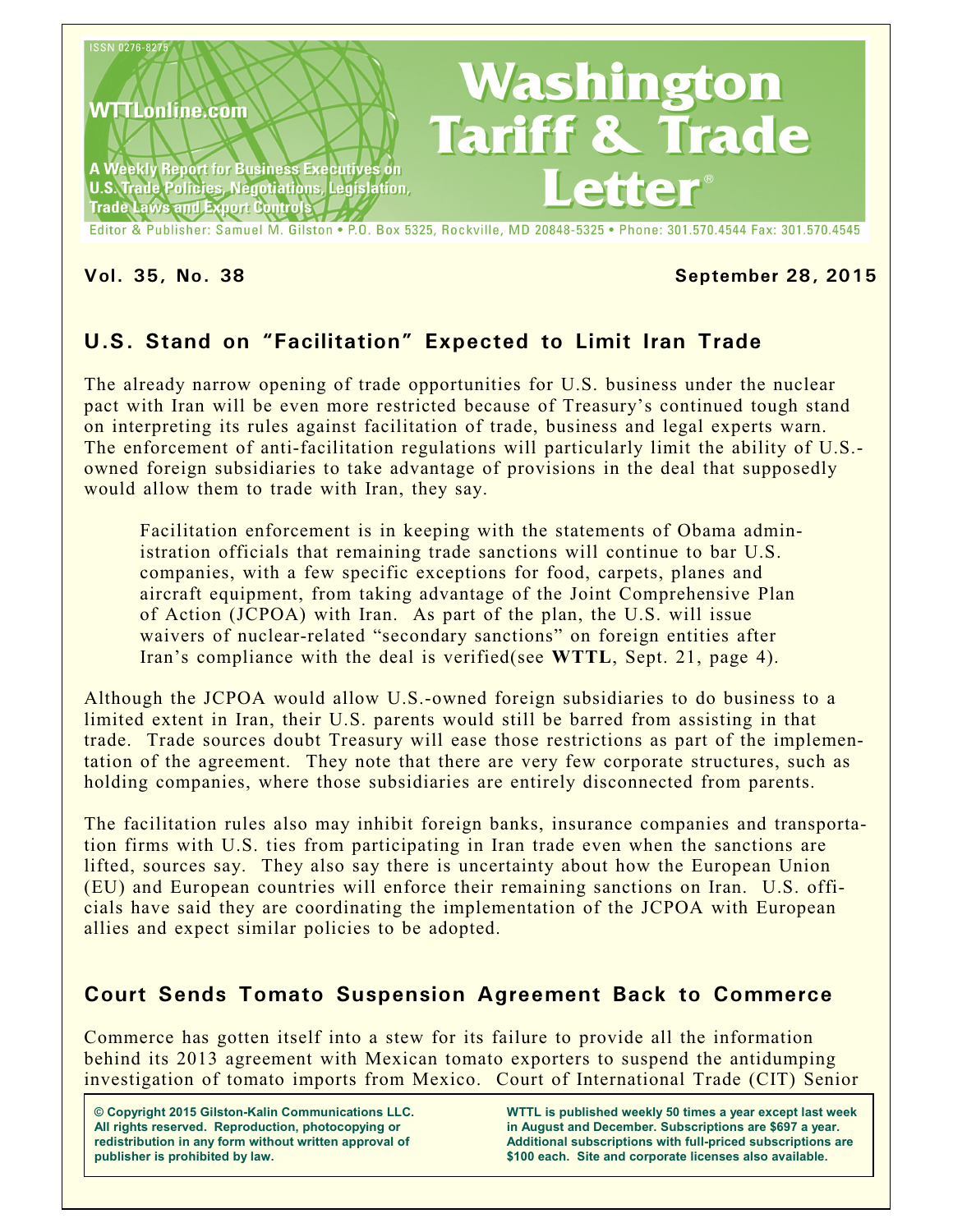Judge Richard Eaton sent the deal back to the department Sept. 24 because of its failure to make public three memoranda that it had used to reach the agreement (see **WTTL**, March 11, 2013, page 9). The long-running dispute over tomatoes from Mexico dates back to the 1990s. Commerce first settled the case with a 1996 suspension agreement and another in 1998 and followed that with deals in 2002 and 2008.

"It is apparent that Commerce did not comply with the notice provision necessary for it to consider any of plaintiff's and the other petitioners' objections before suspending the investigation, because the explanations of how the agreement would be carried out, enforced, and satisfy the statutory requirements were not made available by the department until after the investigation was suspended," Eaton ruled in a suit brought by the Florida Tomato Exchange, which represents tomato growers in the state.

"It was then clearly the intent of Congress that the Department alert the petitioner and the domestic industry of any proposed suspension agreement so that Commerce might verify whether its determination that suspension of the investigation is in the best interests of the public and domestic industry was correct," he wrote. "Doing so would require Commerce to comply with the notice, comment, and consultation requirements provided for by 19 U.S.C. Section 1673c(e) before signing the suspension agreement," he noted.

"Here, although on February 2, 2013, in accordance with 19 U.S.C. Section  $1673c(e)(1)$ , Commerce provided petitioners a copy of the proposed 2013 Suspension Agreement thirty days before suspending the investigation, and provided them with an opportunity to comment on the proposed agreement, the Department did not comply with the requirements of  $§$  1673c(e)(2) and (3)," he added (slip op. 15-108).

"Commerce's failure to comply with the statute compels two related holdings. First, because of Commerce's failure to provide petitioners and thus plaintiff copies of its explanatory memoranda prior to suspending the investigation, the Tomato Exchange had no occasion to challenge any aspect before Commerce. Therefore, it may raise any arguments it might have before the court. Second, it is clear that Commerce's failure to comply with the notice, comment, and consultation requirements of the statute has also deprived plaintiff and other interested parties of essential procedural rights, thereby warranting a remand of this case to Commerce to meaningfully consider the views of the domestic industry," Eaton ruled.

On remand, Commerce will need to give the plaintiff an opportunity to comment on its determinations and explanations in its Extraordinary Circumstances Memorandum, Public Interest Memorandum, and Price Suppression & Undercutting Memorandum. In addition, it will have to reopen the record to permit the plaintiff to submit information for the record with any comments on the three memoranda, Eaton ordered.

#### **Ahead of Xi Visit, Froman Takes Tough Stand on Trade Issues**

U.S. Trade Representative (USTR) Michael Froman was less diplomatic and more forceful in his complaints about China's trade and investment policies in a Sept. 22 speech, signaling a tougher Obama administration stand against Beijing days before Chinese President Xi Jinping arrived in Washington for a Sept. 25 state visit. The hit-em-whenthey're-down approach came as Xi was on the defensive before his talks with Obama due

> **© Copyright 2015 Gilston-Kalin Communications LLC. All rights reserved. Reproduction, photocopying or redistribution in any form without approval of publisher is prohibited by law.**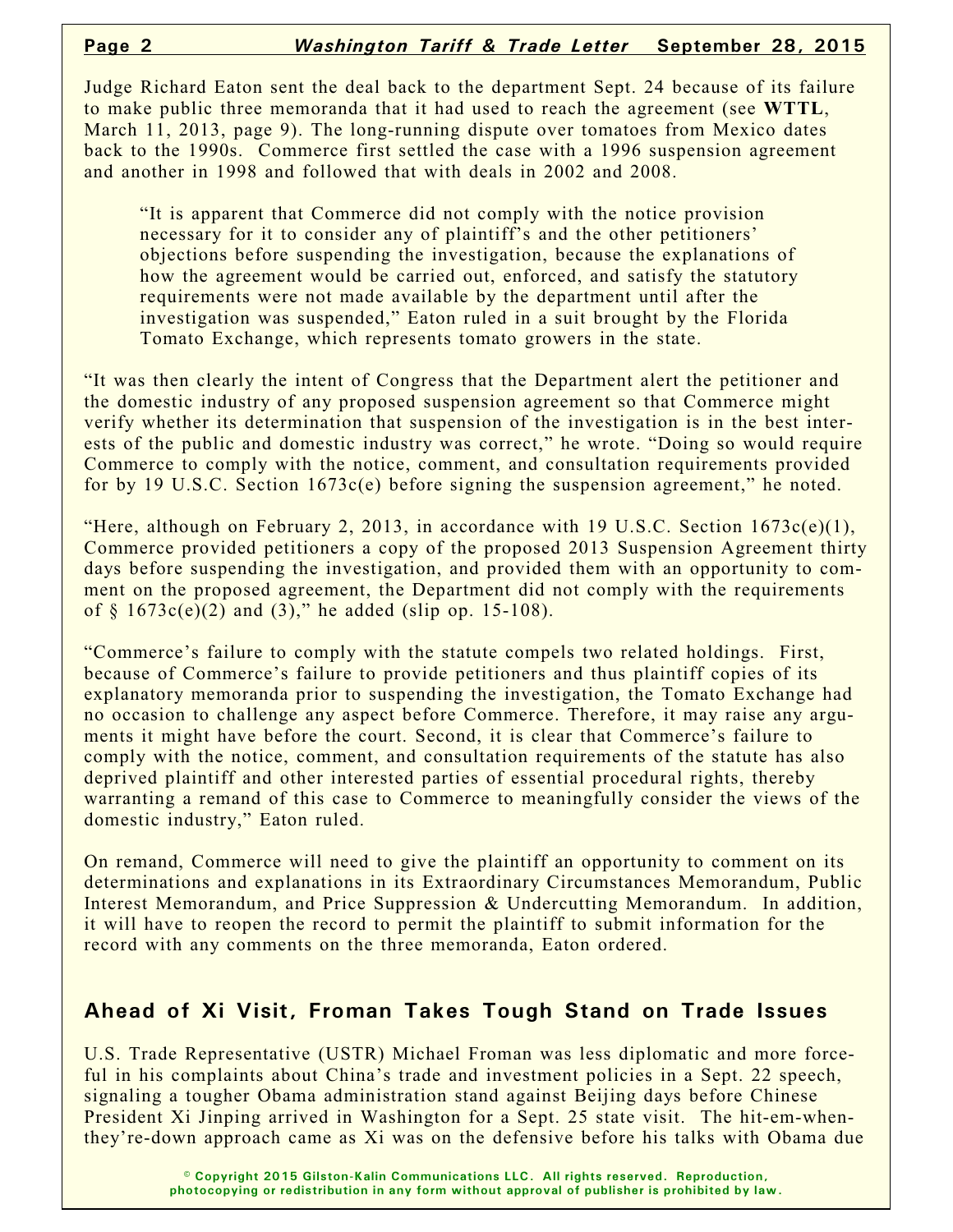to the Chinese economy slowing, economic reforms lagging, its stock market dropping and the U.S. threatening sanctions against China for its culpability in Chinese hacking of U.S. agencies and industry (see related story page 4).

"Increasingly, and especially in light of China's slowing economy and recent market instability, observers are starting to question whether China has both the capacity and the commitment to follow through on these reforms," Froman told a program sponsored by the Center for Strategic and International Studies (CSIS). "In some important areas, there is a troubling gap between China's official objectives and its actions," he said.

Froman echoed U.S. business complaints about China's requirements for technology transfer, intellectual property and user data as a de jure or de facto condition of doing business in China under the banner of economic security. "Applying anti-monopoly laws against foreign investors in a manner that at times appears discriminatory and overly broad, is not consistent, either," he said.

Froman wasn't very encouraging on talks with China on a bilateral investment treaty (BIT). "Over the past 20 months, we've made important progress in these negotiations. China's revised negative list is better than its original, and certainly represents serious effort by senior Chinese leaders. Still, we are a substantial distance from the kind of high standard agreement necessary to achieve our mutual objectives," he said. "We look to President Xi's visit and our other upcoming engagements with China to send a clear signal about its commitment to reform through the BIT negotiations," he added.

After the administration leaked plans for imposing sanctions on certain Chinese entities for their hacking activities, Chinese officials rushed to Washington in an attempt to avert action before Xi's visit. Those talks succeeded, at least for now, in precluding those sanc'tions, administration officials said.

"In his meetings with President Xi, President Obama has repeatedly made plain that state-sponsored, cyber-enabled economic espionage must stop," National Security Advisor Susan Rice said in a speech Sept. 21. "This isn't a mild irritation. It is an economic and national security concern to the United States," she said.

White House Spokesman Josh Earnest the same day acknowledged the possibility of sanctions but said recent talks with the Chinese may have delayed any action. "I think that is at least one indication that China at least takes seriously our concerns. But, ultimately, we'll have to see where the discussions lead when the president meets with his counterpart," he said.

"We certainly have appreciated their willingness to engage in those conversations. There has been some discussion about the possibility that the United States could use a new tool that is now available to the Secretary of Treasury to impose economic sanctions against those individuals who are suspected of engaging in this kind of behavior in cyberspace or have benefitted from it," he said at the daily press briefing.

Those talks produced an agreement during Xi's meeting with Obama Sept. 25 for both countries to forswear government-sponsored cyber attacks. "The United States and China agree that neither country's government will conduct or knowingly support cyber-enabled theft of intellectual property, including trade secrets or other confidential business

> **© Copyright 2015 Gilston-Kalin Communications LLC. All rights reserved. Reproduction, photocopying or redistribution in any form without approval of publisher is prohibited by law.**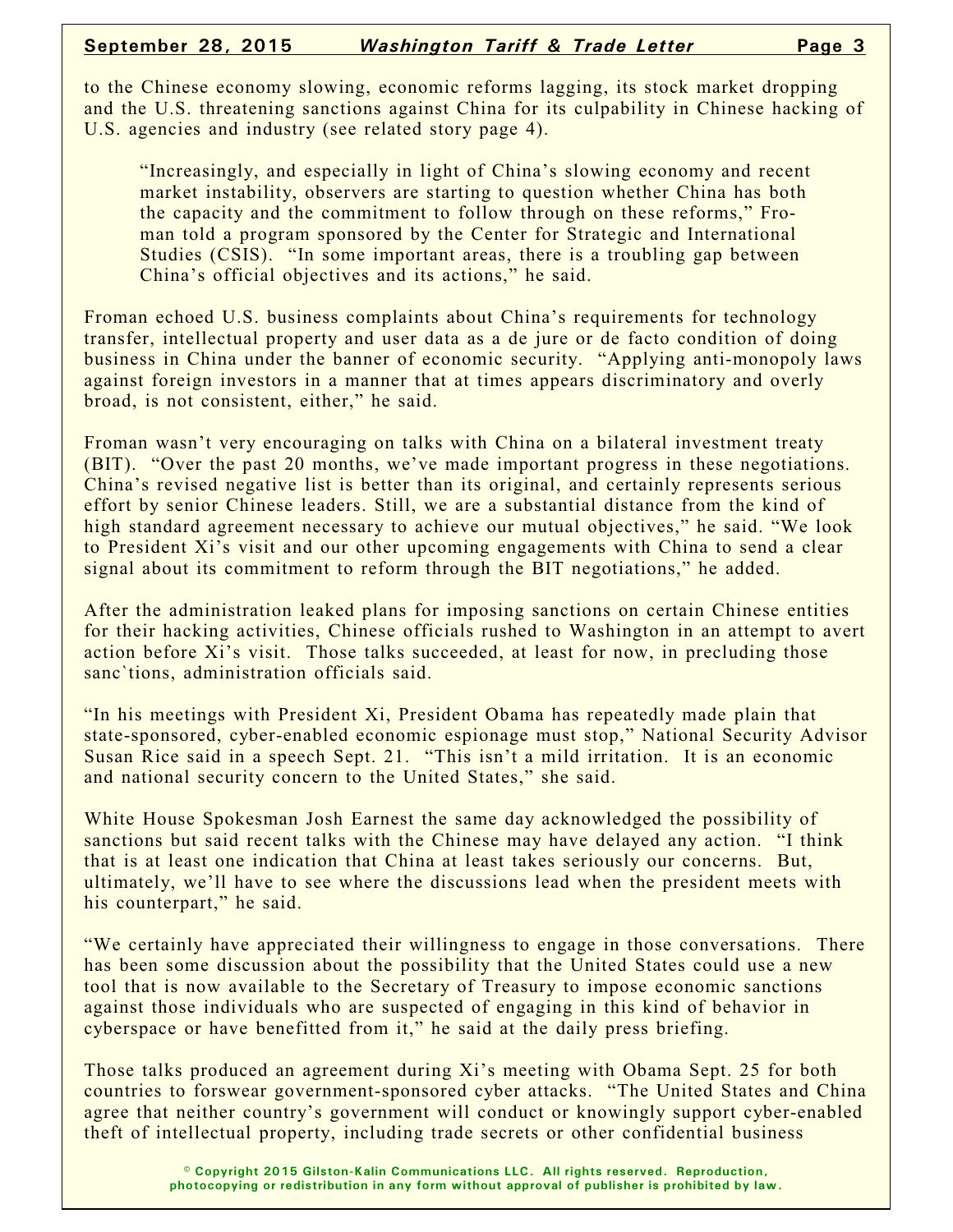information, with the intent of providing competitive advantages to companies or commercial sectors," a White House fact sheet stated. They also agreed to cooperate in the investigation of malicious cyber activities.

Ahead of Xi's arrival, the leaders of the Senate Finance Committee and House Ways and Means Committee also weighed in with what Obama should address with Xi. In a Sept. 21 letter to Obama, Finance Chairman Orrin Hatch (R-Utah) and Ranking Member Ron Wyden (D-Ore.) and Finance Chairman Paul Ryan (R-Wis.) and Ranking Member Sander Levin (D-Mich.) identified a long list of trade issues the two leaders should address in their talks (see **WTTL**, Sept. 14, page 3).

Some were the same as Froman raised. Among them were the role of state-owned enterprises in China, forced localization of data or production or disclosure of source code, retaliation and threats of retaliation against U.S. companies, initiation of baseless trade remedy cases, delayed approval of innovative U.S. biotech products and continued currency manipulation and the recent devaluation of the renminbi.

### **Xi Tries to Calm U.S. Business Concerns About China**

Chinese President Xi Jinping tried to tell skeptical American business leaders Sept. 23 that China still welcomes foreign investment and is pursing market-opening reforms. In a speech in Seattle, on his way to meet with President Obama Sept. 25, Xi addressed the numerous concerns that have arisen about China becoming a less hospitable place for U.S. and foreign companies and worries about the depreciation of the renminbi (RMB) and swings in the Chinese stock market (see related story page 2). The Chinese leader repeated those statements at a press conference with Obama after they met.

"Some will be reassured by his style and promises and see in his performance signs of the new style of reformist leader many had hoped for when he assumed power in November 2012. But others will find his speech, which admitted no fault in any of his own policy positions or actions and placed all of the burden on improving the chilly relationship on the United States, wanting to say the least," wrote Scott Kennedy, deputy director of the Freeman Chair in China Studies at the Center for Strategic and International Studies (CSIS) in Washington, after Xi spoke in Seattle.

Xi conceded that China's economy "is also under downward pressure" along with other emerging countries. He said Beijing will take steps to stabilize growth, deepen reform to prevent risks and keep growth at a medium-high speed. He also acknowledged the "abnormal ups and downs" in China's stock market but claimed it was following "inherent laws." He said it is the duty of the government to prevent massive panic from happening. "This time, the Chinese government took steps to stabilize the market and contain panic in the stock market and thus avoided a systemic risk," he told the dinner with business leaders, according to his prepared speech.

Xi suggested that Beijing was finished with the devaluation of the RMB. "Our efforts have achieved initial success in correcting the exchange rate deviation," he said. "Given the economic and financial situation at home and abroad, there is no basis for continuous depreciation of the RMB. We will stick to the purpose of our reform to have the ex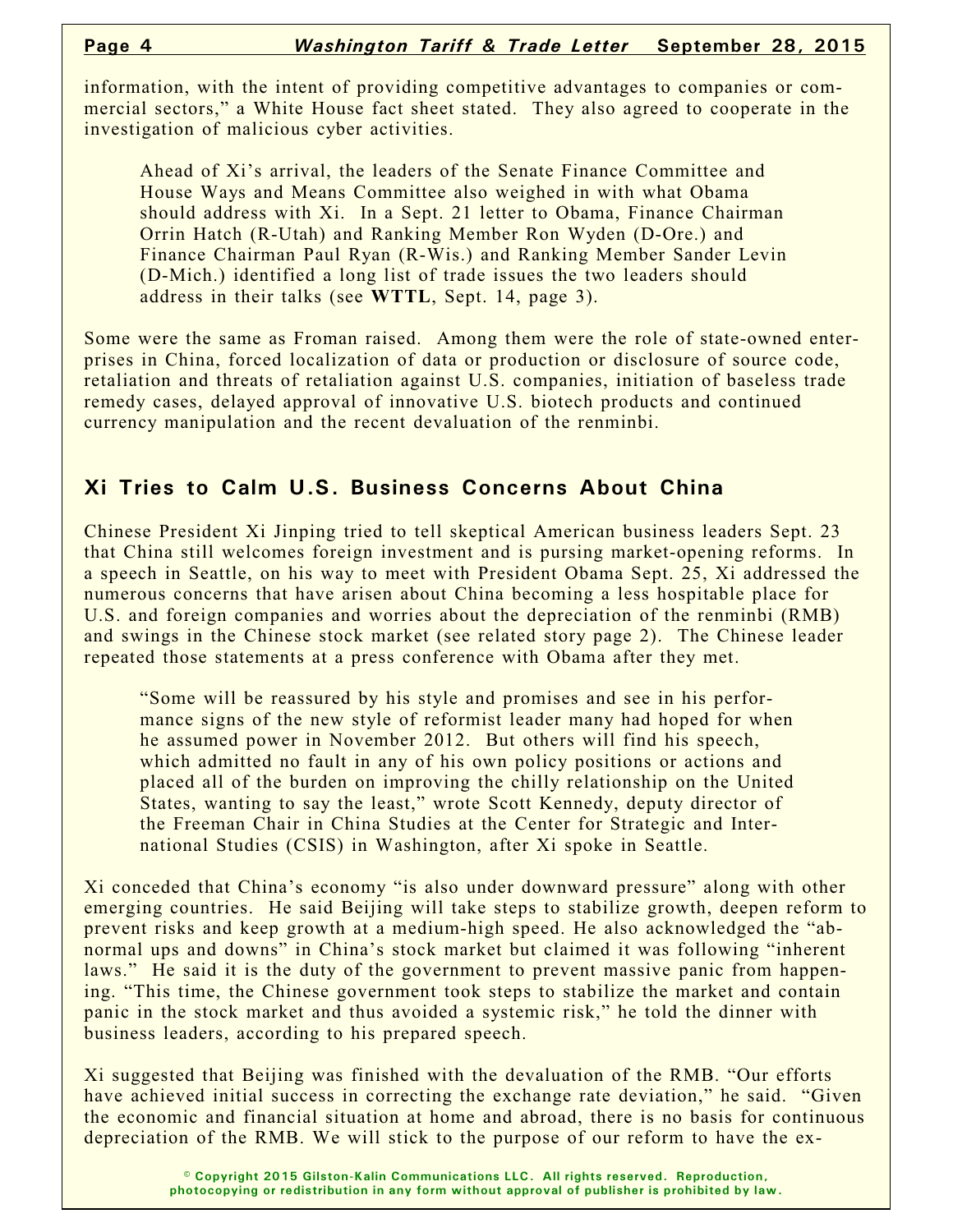change rate decided by market supply and demand and allow the RMB to float both ways," Xi stated. "We are against competitive depreciation or a currency war. We will not lower the RMB exchange rate to stimulate exports," he claimed.

Xi also tried to dispel business concerns that China was backtracking on its economic reforms. "When it comes to the toughest reforms, only those with courage will carry the day. We have the resolve and the guts to press ahead and take reform forward. We will stick to the direction of market economy reform and continue to introduce bold and result-oriented reform measures concerning the market, taxation, finance, investment and financing, pricing, opening-up and people's livelihood," he asserted.

China still wants to attract foreign investment, he contended. "We will address legitimate concerns of foreign investors in a timely fashion, protect their lawful rights and interests and work hard to provide an open and transparent legal policy environment, an efficient administrative environment and a level playing field in the market, with effective IPR protection in particular, so as to broaden the space of cooperation between China and the United States and other countries," Xi declared.

Not everything Xi said was palliative. He defended what some see as harsh treatment on foreign nonprofit organizations (NPO). "So long as their activities are beneficial to the Chinese people, we will not restrict or prohibit their operations but will protect their operations through legislation and protect their legitimate rights and interests. On their part, foreign NPOs in China need to obey Chinese law and carry out activities in accordance with law," he said. Xi also stressed the paramount role of the Chinese Communist Party. "As I once said, one has to be very strong if he wants to strike the iron. The blacksmith referred to here is the Chinese Communist Party," he said, noting the effort to clean up corruption in the party.

#### **WTO Chief Sets Low Expectations for Nairobi Ministerial**

Continuing his bad-news tour, World Trade Organization (WTO) Director-General Roberto Azevêdo downplayed hopes for any big breakthroughs on controversial issues at the WTO's December ministerial in Nairobi, Kenya. Gaps among countries on domestic farm support and market access for industrial goods are still "very big," but there is potential for "meaningful agreement" on export competition in agriculture, transparency provisions, a package for least developed countries (LDCs), and special and differential treatment provisions, he told the Peterson Institute in Washington Sept. 24.

"We must continue our efforts in domestic support and market access -- it is still difficult, but we cannot give up -- but we also need to start some serious work in the areas that are promising," Azevedo said. "If there are no prospects for a major advance on these issues, members will need to face reality. They will need to think about what they want the WTO to be and how it should work in the future," he added. Azevedo told WTO heads of delegation the same thing Sept. 17 (see **WTTL**, Sept. 21, page 8).

"So far we have been putting that to a later stage, saying, 'Let's tackle the difficult things, and then we do work on things that maybe more promising.' But I don't think we can postpone that conversation any more. Even those promising areas are going to be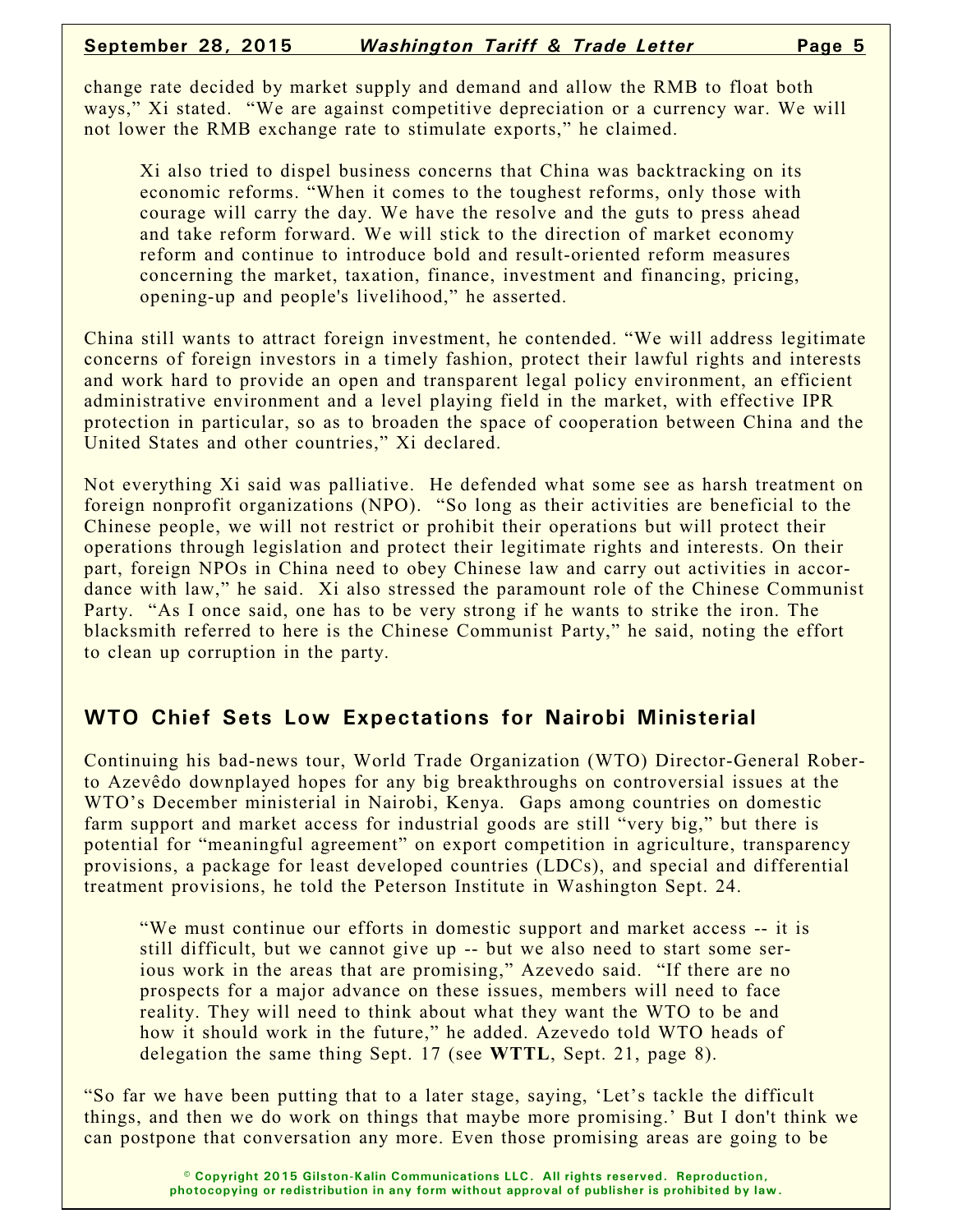difficult, so we have to start working on that," he noted. Azevedo was quite candid about the source of the disagreements. "For Nairobi, it's not about economics; it's not about the economic effort or the economic impact that what we have on the table is going to have on the different players, especially the key players. It's about the politics of it; it's about the visibility of what is happening, whether the efforts are proportional, whether, let's say, the subsidizers are contributing in a proportional manner," he said.

"In this kind of environment, we're all missing the big picture. We're all missing the picture that even if the perfect proportionality is not there, if we treasure the system, if we want to do more with it, if we want to contribute more, if we want to have more things being delivered, you have to sometimes make an effort also on the political sphere," Azevedo pleaded.

## **U.S., India Talks Produce Mostly More Talk**

The first meeting of the U.S.- India Strategic and Commercial Dialogue (SCD) in Washington Sept. 22 produced little of substance and mostly agreements to keep talking in the future. A joint statement issued after the talks didn't appear to satisfy concerns the U.S. business community and members of Congress have raised about India's trade and investment policies, leaving it up to a planned meeting between President Obama and Indian Prime Minister Narendra Modi in New York Sept. 28 to address.

Among the issues on the SCD agenda was India's participation in multilateral export control regimes. "The U.S. side affirms its support for India's membership in the Missile Technology Control Regime at its upcoming plenary, the Nuclear Suppliers Group, and in the other global nonproliferation export control regimes," the joint statement said.

In addition, the U.S. said it supports India becoming a permanent member of the United Nations Security Council. "Both sides are committed to continued engagement on Security Council reform in the UN Intergovernmental Negotiations (IGN) on Security Council Reform," the two countries said.

The SCD tried to address concerns about the continued difficulty of doing business in India, despite Modi's promised economic reforms. "The sides launched a joint work stream on Ease of Doing Business. They agreed to continue exchanges of information and best practices on cross- border trade, and to continue commercial law-related initiatives on issues like insolvency and contract enforcement, and transparency," the statement said.

Ahead of the meeting, Senate Finance Committee Chairman Orrin Hatch (R-Utah), Ranking Member Ron Wyden (D-Ore.), House Ways and Means Chairman Paul Ryan (R-Wis.) and Ranking Member Sandy Levin (D-Mich.) wrote to Secretary of State John Kerry and Commerce Secretary Penny Pritzker outlining issues that needed to discussed. The lawmakers said Indian the requirement for in-country security testing of telecommunications equipment is "a significant barrier and falls outside international standards."

They also noted India's inadequate protection of intellectual property rights, especially for copyrights and patents for biopharmaceuticals. "In addition, India not only maintains a 50 percent average rate on its bound tariffs but, as part of its 2015 budget, actually raised applied tariffs on information technology products contravening its commitments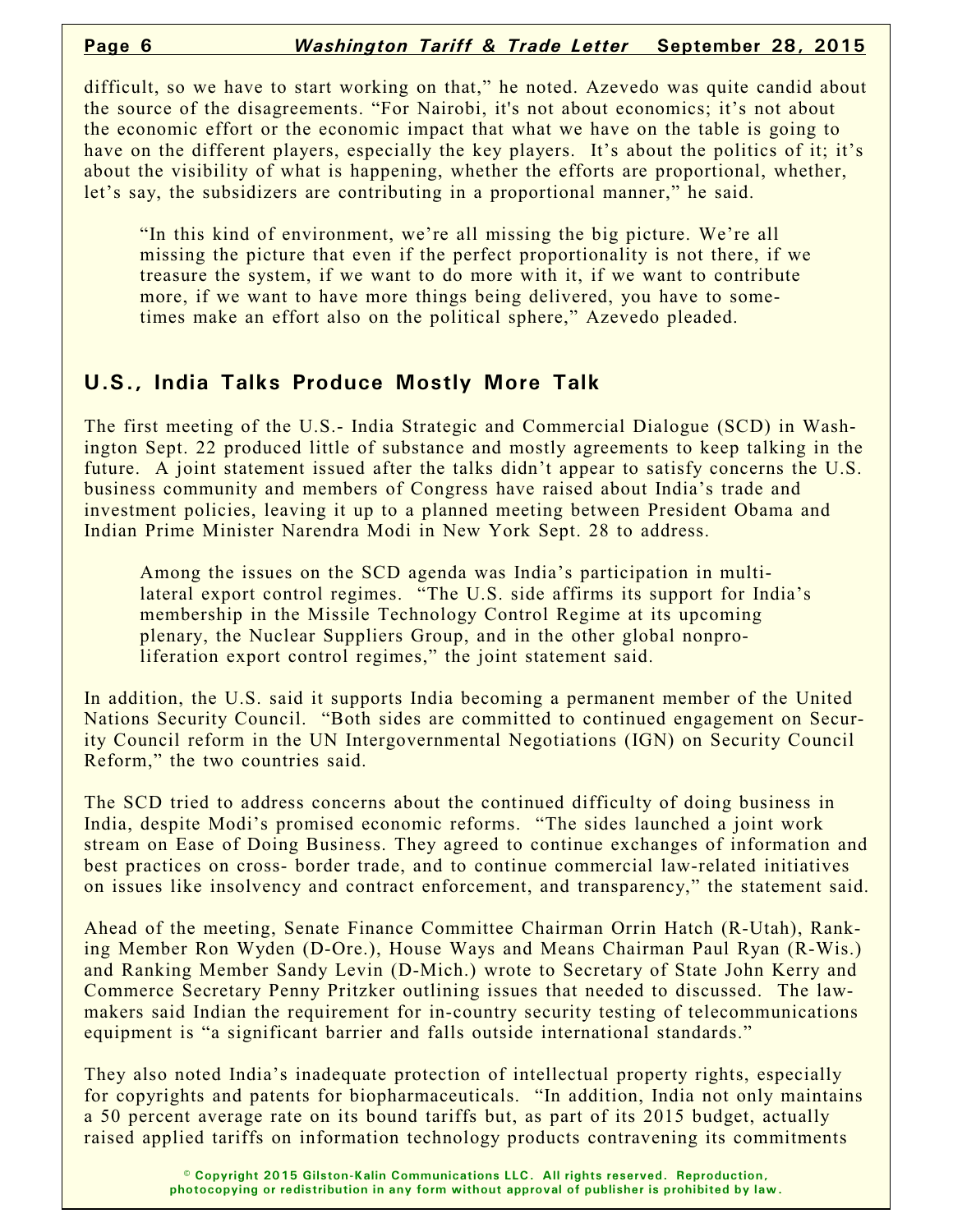under the World Trade Organization's Information Technology Agreement," the four wrote. They also complained about non-transparent and discriminatory regulatory and licensing procedures. "The most blatant include a variety of forced localization measures covering products ranging from solar to information technology," they noted.

Separately, in a Sept. 22 letter to Obama, 15 trade associations echoed those complaints about Indian policies. "In order to attract investment, India must begin to put in place policies that provide legal and regulatory certainty for U.S. companies seeking to invest in the market," the groups wrote.

"Moving towards international standards and having workable regulatory systems, including with respect to the development of a new food product approval system, are particularly critical to attracting investment. Improving India's broadband penetration underpins Prime Minster Modi's Digital India project, so it is in India's interest to revise policies that discourage broadband investment like tariffs and onerous testing requirements on imported information and communication technology products," the letter said.

### **USTR Pushed Toward Transparency on TPP**

Congressional approval of trade negotiating authority could be a double-edged sword for the USTR's office. While letting the Obama administration count on getting an up-ordown vote on implementation of the Trans-Pacific Partnership (TPP), the new fast-track law requires normally secretive U.S. negotiators to be more transparent and publish updates and summaries of negotiating objectives.

In that light, the USTR's office released a flashy brochure Sept. 22 containing a "detailed summary" of TPP negotiating objectives as required under the Trade Promotion Authority (TPA) bill that was enacted in June. While some sections include more details than previously released, others just repeat an old summary released in June 2014. For example, the textiles chapter is almost verbatim the previous summary, while other chapters, including services, include some more words, if not more specifics.

Two days later, the office announced that it will host the next TPP ministerial meeting in Atlanta Sept. 30. "Trade ministers and negotiators last met in July and have been making good progress toward resolving the limited number of outstanding issues," it said. TPP chief negotiators will meet just ahead of that from Sept. 26 to 29.

Senate Finance Committee Ranking Member Ron Wyden (D-Ore.), who was one of the TPA sponsors, welcomed the new details the USTR's office released. "These summaries, coupled with the creation of USTR's first-ever Chief Transparency Officer, will begin to reduce secrecy and bring sunlight to trade negotiations," he said in a statement. Tim Reif was named to the new position earlier this month (see **WTTL**, Sept. 7, page 4).

In contrast, some TPP critics, such as the Electronic Frontier Foundation (EFF), are still skeptical about the level of actual substance being provided. "New 'detailed' summary from USTR on its TPP objectives doesn't actually say anything detailed," Maira Sutton, an EFF global policy analyst, tweeted Sept. 22. Separately, 156 members of Congress wrote to President Obama Sept. 25 again urging the U.S. to include strong currency manipulation provisions in the TPP. "The issue with addressing currency manipulation has